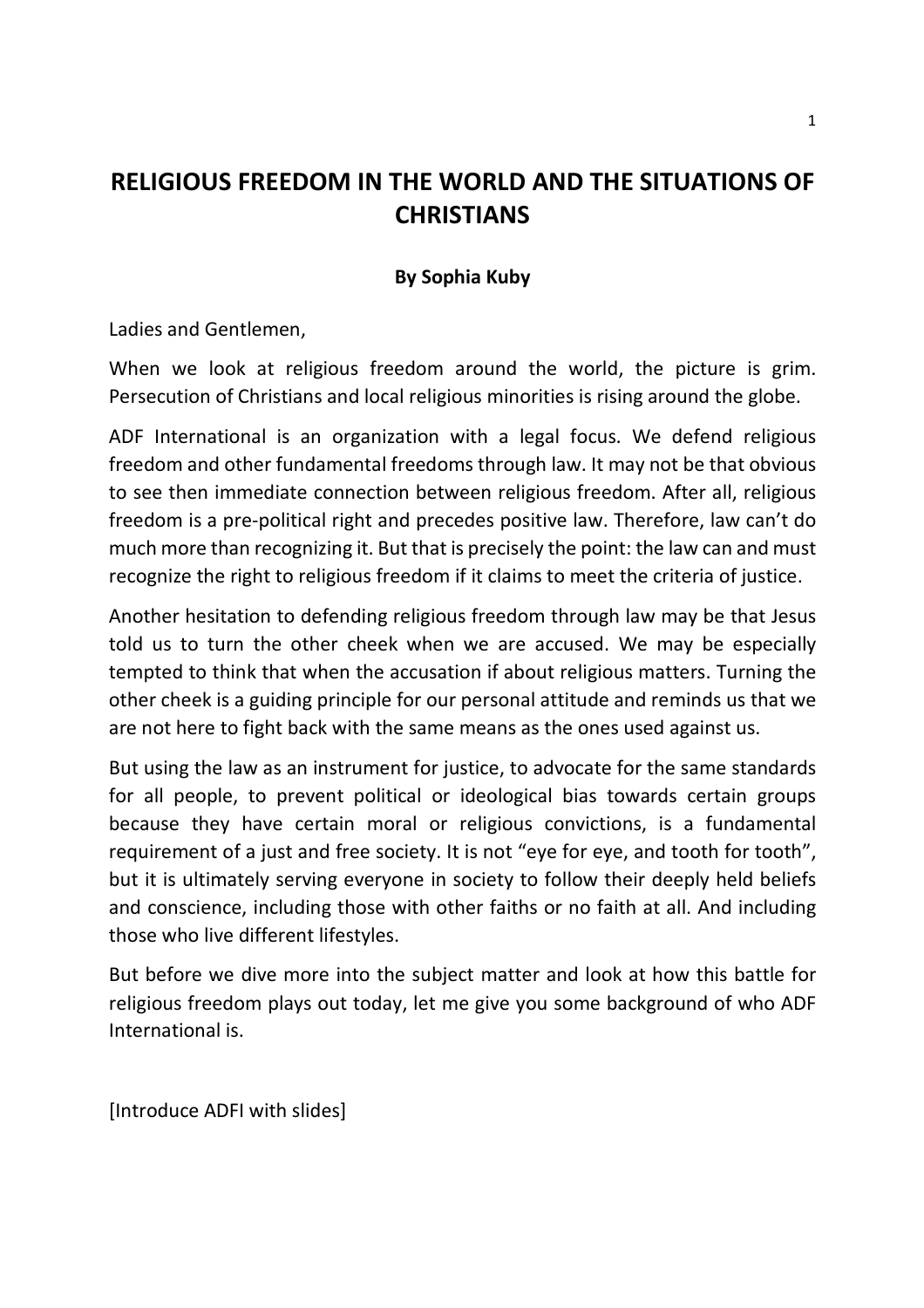- We exist to protect fundamental freedoms and promote the inherent dignity of all people
- To protect fundamental freedoms
	- o We protect the fundamental freedoms of thought, conscience, and religion, freedom of speech, freedom of parents, and freedom of association and assembly.
	- o All of these freedoms are essential for people to speak, hear, and respond to the Gospel, and to live out the Gospel in their daily life.
- To promote inherent dignity
	- o We recognize that everyone is created in the image of God / imago dei (Genesis 1:27).
	- o Any attack on man's inherent dignity including abortion, euthanasia, the redefinition of male and female, and the redefinition of marriage – is an attack on God's good design for mankind and what it means to be human.
- For the benefit of all people
	- o The fundamental freedoms we champion and the inherent dignity of mankind that we promote is not just for ourselves.
	- o Whether it is defending victims of blasphemy charges in Pakistan, or Christians accused under the "anti-conversion laws" in India, or the persecuted in Nigeria and North Africa, or the challenges Christians face in the West with its increasingly aggressive secularism, our work benefits everyone.
- Achieve generational wins through working through an alliance

Of these five objectives, I will focus on the first two: religious freedom and freedom of expression. They are necessarily linked, and one cannot exist without the other.

UDHR, Art. 18: "Everyone has the right to freedom of thought, conscience and religion; this right includes freedom to change his religion or belief, and freedom, either alone or in community with others and in public or private, to manifest his religion or belief in teaching, practice, worship and observance."

Religious freedom: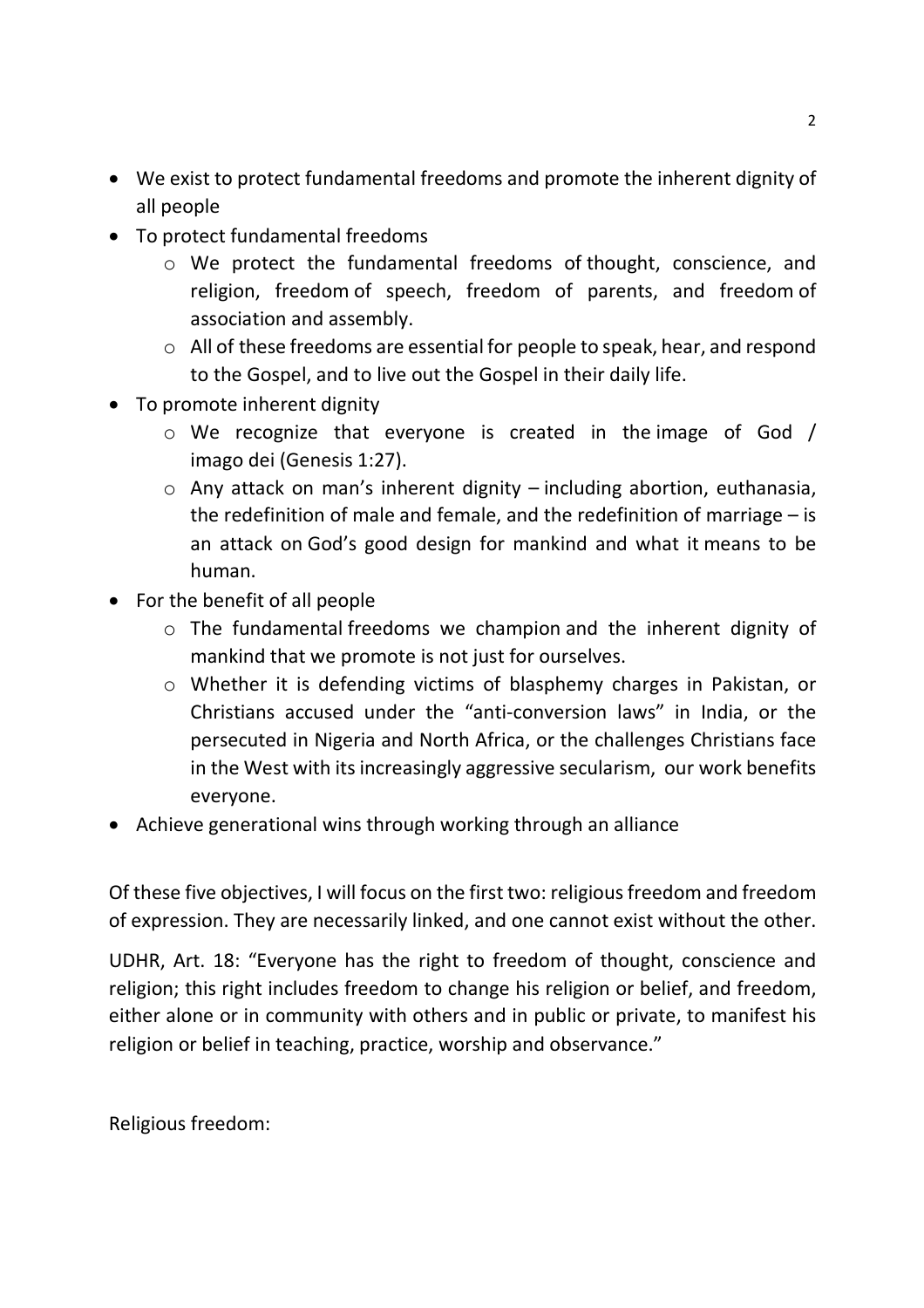- We protect the right to freedom of conscience in work and business. This includes the right of faith-based institutions to operate in accordance with their principles and doctrine.
- We uphold the right of churches and Christian ministries to maintain their Christian ethos and gather freely.
- We counter the global persecution of Christians.

Freedom of expression:

- We fight government-enforced speech restrictions such as blasphemy laws and "hate speech" laws.
- We seek to reform international law to better protect freedom of speech.
- We challenge viewpoint discrimination, ensuring Christian voices are not silenced.

#### **Päivi Räsänen and Bishop Juhana Pohjola**

Päivi Räsänen is the former Minister of the Interior of Finland and an MP for over two decades. Her case garnered global media attention this year. Which crime has she committed? She has been charged with "hate speech" for sharing her faithbased views on marriage and sexual ethics, in a 2019 tweet, a 2019 radio debate, and a 2004 pamphlet. Bishop Juhana Pohjola, a Lutheran bishop in Finland, was also accused and faced charges for publishing Räsänen's pamphlet for his congregation over 17 years ago.

Police investigations against Räsänen started in June 2019. As an active member of the Finnish Lutheran church, she had addressed the leadership of her church on Twitter and questioned its official sponsorship of the LGBT event 'Pride 2019', accompanied by an image of Bible verses from the New Testament book of Romans. Following this tweet, further investigations against Räsänen were launched, going back to a church pamphlet Räsänen wrote almost 20 years ago.

In the last two years, Räsänen attended several lengthy police interrogations about her Christian beliefs – including being frequently asked by the police to explain her understanding of the Bible.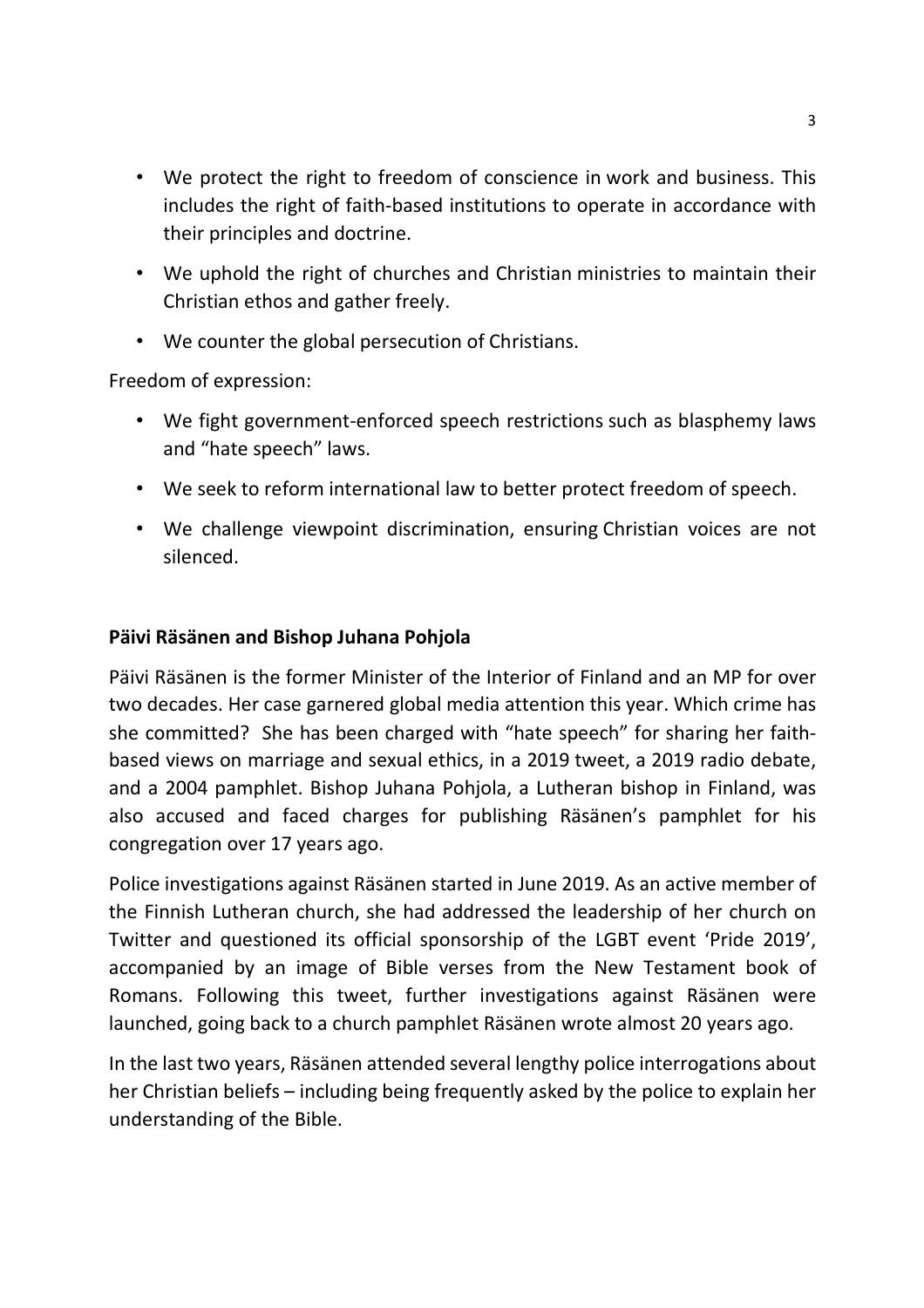#### **Christian teachings on trial**

On 30th March 2022, the Helsinki District Court acquitted Räsänen of all charges. The court had also ordered the prosecution to pay more than 60,000 EUR in legal costs. However, the Finnish prosecutor decided to appeal against the "not guilty" verdict, which means that the case will likely go up to the Swedish Supreme Court.

#### **Canon Tom's case**

#### **Kika Nieto's case**

#### **Mexican case**

In November 2021, the Mexico's national Electoral Tribunal condemned two bishops and two priests for violation of the Mexican constitution.

The convicted were the current Cardinal Archbishop of Mexico City, Carlos Aguiar Retes and the former archbishop of Guadalajara, Cardinal Juan Sandoval Íñiguez, Fr. Espinosa, and Fr. Flores, the former rector of the Pontifical University of Mexico. A fifth one, the bishop of Cancun-Chetumal, Mgr. Elizondo, was also accused, but the court finally revoked its decision with regards to him.

## What had led to the accusation?

Mexico had an electoral period from December 2020 to June 2021, and held elections for municipal, state and federal authorities. During that period, and as is usual, several priests of the catholic church spoke on various occasions and through different platforms on what was at stake in the election.

None of them called for voting for or against a particular party or took any political sides. Instead, they fulfilled their duty as priests and bishops to educate the conscience of the Catholics to take seriously their duty as citizens in a democracy and carefully consider their vote in an important election.

The accused clergy called on their faithful to pray and ask God guidance before casting the ballot. Msgr. Sandoval, by far the most polemic of all of them, did mention that if the ones in power continued governing Mexico, the country would follow the path of Venezuela/Cuba and fall into gender ideology, but didn't expressly mention not to vote for such party. In short, he pointed out the consequences of the political approach of the ruling party.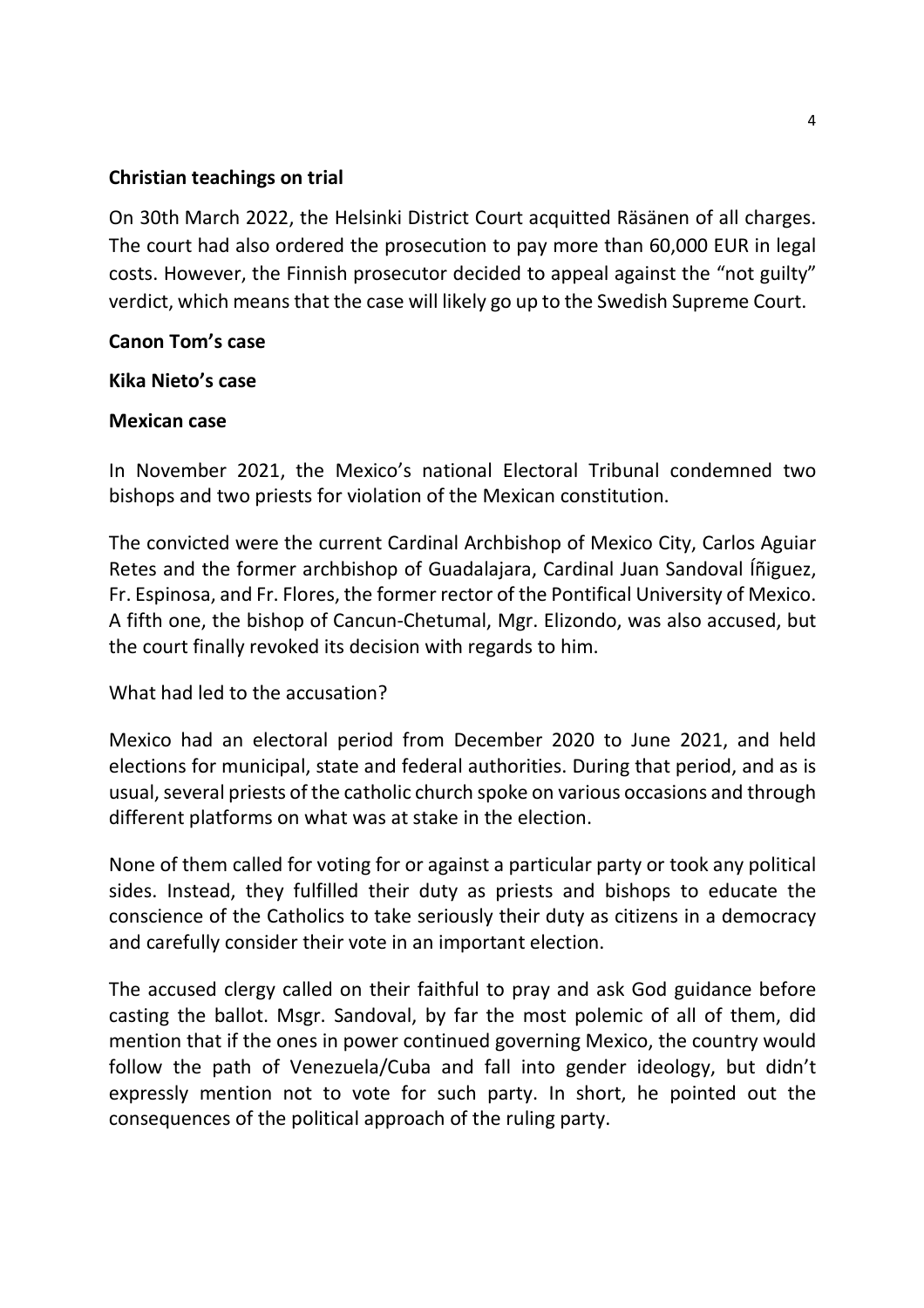None of them said anything that would qualify as crossing the line of the separation between church and state in any other country or from the point of view of Catholic social doctrine. None of them called to vote or not to vote for a certain party/candidate.

Yet, the ruling socialist party MORENA filed a lawsuit against the bishops and priests, because all five had spoken out about the social and moral issues at stake in the election, and encouraged Catholics to prayerfully make up their mind and go vote.

[Slide] One of the tribunal judges, Villafuerte Coello, denounced the accused clerics for encouraging Catholics "to pray and ask God to illuminate them when they vote".

"Those who issued the messages are people who are expressly prohibited from doing so by the constitution, given their status as ministers of religious worship," stated the tribunal in its written decision. "Therefore, because they have relevant influence over those who profess the Catholic faith, they were impeded from stating their position with respect to the elections, as well as from inciting people to vote in favor or against a political organization or candidate involved in the election."

Cardinal Aguiar Retes had actually not made any public statement in 2021, but a message he gave in 2018 was re-published on Twitter in 2021, for which he was accused.

What had he said in 2018?

"Today I want to give you a very clear message, to continue inviting the Catholic faithful to express our will by voting. Secondly, to vote in a rational way, investigating which candidate can govern us better, particularly which candidate can guarantee to us that the fundamental values of our faith, like the right to life, the right to a stable family, the right to education, the right to religious liberty, can be made a reality . . Thirdly, that we make our vote a completely free one, that we don't allow ourselves to be influenced by polls."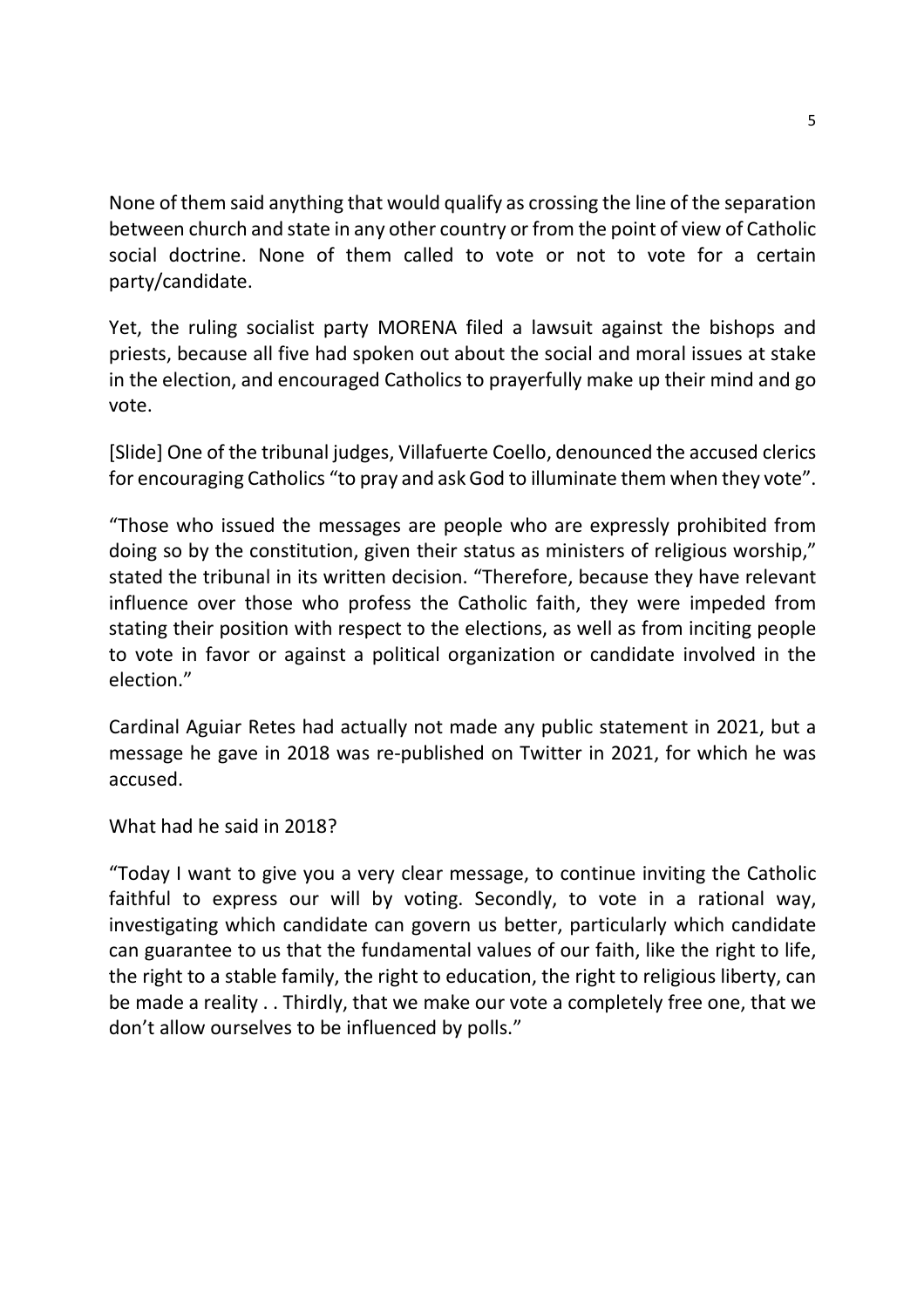Both cardinals and the two priests were condemned to have violated Article 130 of the Mexican constitution, which is an expressly anti-clerical provision. Various restrictions on the activities of clergy were relaxed in the early 1990s, but it continues to restrict basic citizen's rights for citizens who happen to belong to the Catholic clergy.

"Ministers cannot associate for political purposes nor proselytize in favor or against any candidate, party, or political association," states article 130 of the constitution. "Neither can they oppose the laws of the country or its institutions, in acts of worship or of religious propaganda, nor in publications of a religious nature, nor offend national symbols in any way."

The Morena regime is taking a stricter interpretation of the law and is now openly seeking to penalize the country's Catholic clergy for objecting to anti-life and antifamily policies.

Their case has now been passed to the Ministry of the Interior to determine the penalty that will be applied. The Secretariat has the discretion to apply merely a warning or a fine up to the equivalent of 150,000 USD.

Human Rights law guarantees free speech for all, without discrimination. Art. 130 makes a priest -and any religious leader- a second class citizen, because it restricts their freedom of speech, as well as many other political rights (right to be elected, to participate as a candidate in an election, to hold public office, to speak about political issues, to issue political opinions, etc.). Religious institutions can decide to forbid its members participation in politics, but not the state.

Freedom of speech cannot be restricted to pursue the objective of defending the laicity of the state. The article 130 of the constitution amounts to censorship of the speech of certain class of citizens.

[Slide] Yet, the UDHR and all subsequent treaties strongly and expressly recognize a right to religious freedom.

It applies to all human beings, believers, non-believers, atheists and agnostics. The three fundamental freedoms provided for in this article (thought, conscience, religion) are indivisible, interdependent and interrelated with all other human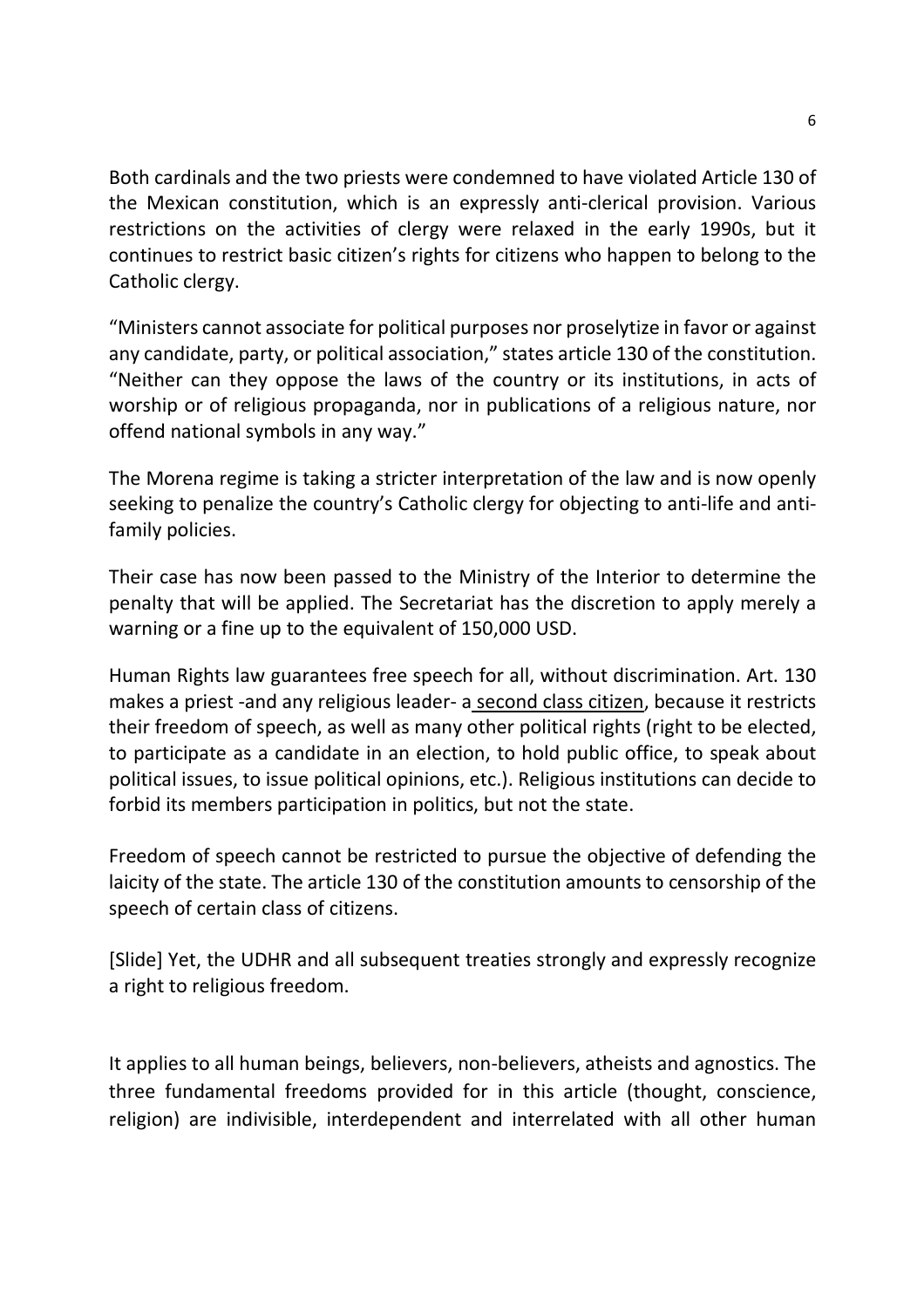rights. In article 18, thought, conscience and religion constitute a vital triangle of values of special moral importance for the human being. This structure defines the core of human dignity, the sacredness of the human person, grounded on an integral vision of men and women, made of soul and body, spirit and matter.

The international human rights system – as imperfect as it is - has been created in the aftermath of the Holocaust to prevent the world from falling into tyranny again. And Article 18 is a crucial and central part of the bulwark against tyranny and totalitarianism.

Paradoxically – it is precisely in the name of so-called "human rights" or the "separation of church and state" that we see gross injustices, silencing of certain groups, limitation of basic rights of some, the creation of second-class citizens happen today.

The same law doesn't apply to all any longer, but it is applied depending on what you think and what you say. This is the exact opposite of the original idea of human rights.

# **[Slide] What has gone wrong with human rights?**

Human rights are turned upside down – we see it not only with regards to religious freedom, but also with the right to life, with family and marriage, with freedom of expression, with freedom of association, and other basic rights.

I will try to delineate this malaise and explain what is in my view the deepest reason for it. Without any claim to be complete, I want to analyse what has gone wrong.

Yet, I want to make one preliminary remark to all of this: namely that we should consider it an absolute privilege to live today to be placed here and now, in this cultural moment, to speak the truth in love, to defend winsomely and boldly what is right and just for all. It is the vocation to be voices of reason, of truth, of clear vision, of meaning and purpose.

To be people who deeply care about this world, and do so by not withholding the truth about the human person, who have a vision to offer. Today, the central place of the ideological debate is in courts of law. It is there that the great questions of our culture are raised – and decided, especially those concerning basic truths of Church teaching. And if this is the case, we cannot but be there – not with one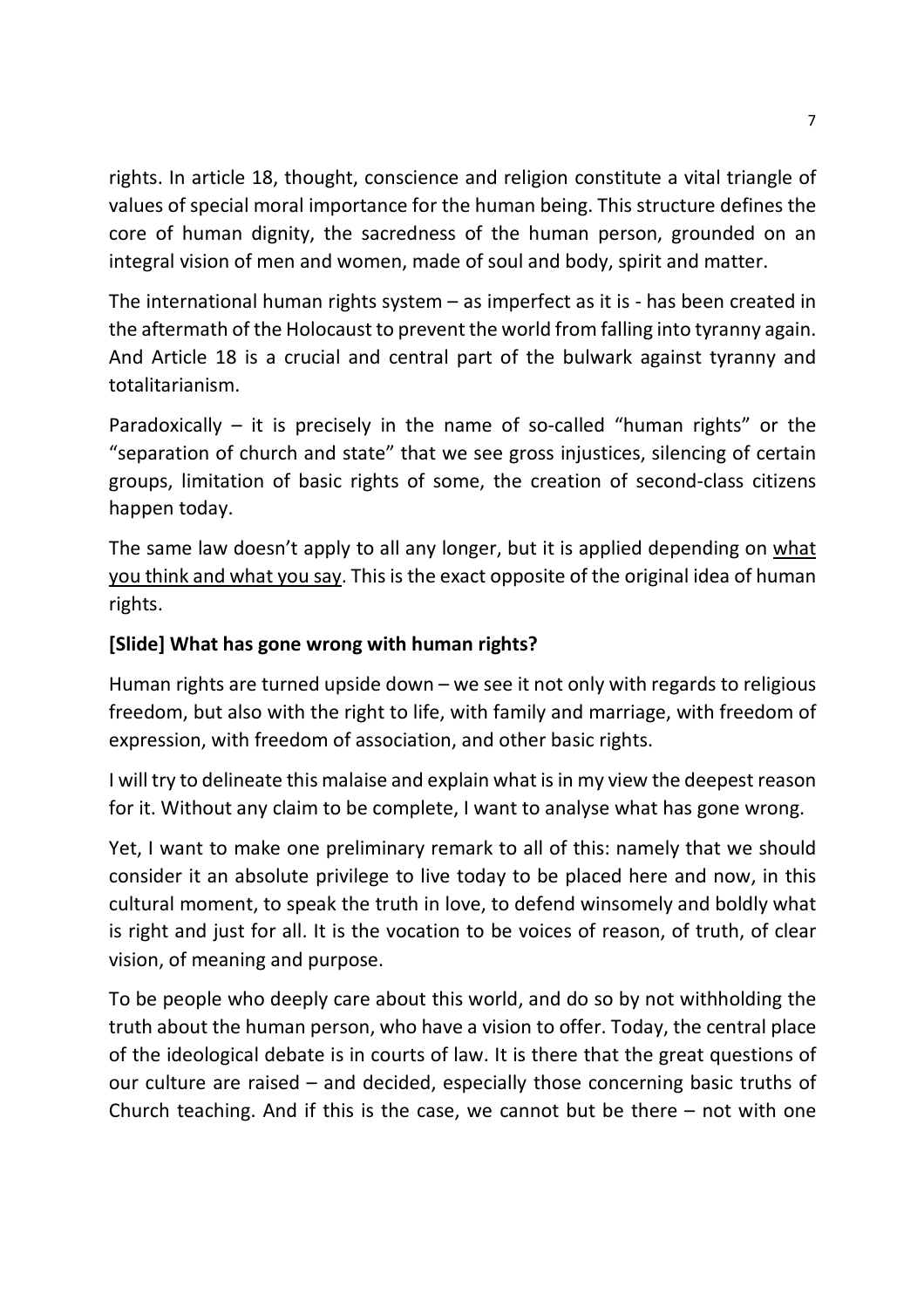ideology fighting against another one, but with sound legal arguments that apply to all equally and that form the basis of justice and freedom.

And it is precisely in the legal debates, in the controversies of how to interpret law, and especially human rights law, today that we see a fierce confrontation of worldviews. At the heart of this confrontation is the question: who is man? Who is the human being as an individual with innate dignity, as a social being, a zoon politikon, who has an innate sense of responsibility beyond his individual life and the capacity to bring some kind of order to it?

With this question, we touch the core of the cultural divide in the West today, which is at the same time the root cause of the crisis of our global governance system. When you ask the question what it is that we want to defend through our human rights systems and the global governance institutions, you get vague answers, some mumbeling of "human rights", "values", "freedom", but you will probably not get a clear vision of what it is that we want to preserve and hold on to, nor will you get any compelling reason *why* our modern human rights approach is better than the vision of the Chinese Communist Party for example. Just because we like it better or because it promotes an empty concept of freedom understood as absolute autonomy is not very convincing – not even to the West itself anymore, let alone to the many regions of the world who hold a different world view.

Freedom defined as 'I do whatever I want' without a greater purpose or meaning, without its necessary counterpart of responsibility and tie to the common good becomes not only hollow, but leads chaos. The great promising idea of the freedom of the autonomous Self produces today what Charles Taylor called already 15 years ago the 'disenchantment of the secular age'. The disenchanted world is void of two things, according to Taylor: First, the understanding that the world is more than matter and is filled with spirit; secondly, that there is meaning in the cosmos, and, as a consequence in the physical world as we see it (including our own bodies).

Without spirit and meaning we are left with matter and meaninglessness. We've lost a common vision of what it means to be human and how we ought to order the world to allow us and our communities to flourish.

Yet to be human is to be animated and oriented by some vision of the good life, some imagination of what we think counts as 'flourishing'. Pure matter and the absence of meaning of the physical reality are hardly able to produce this vision.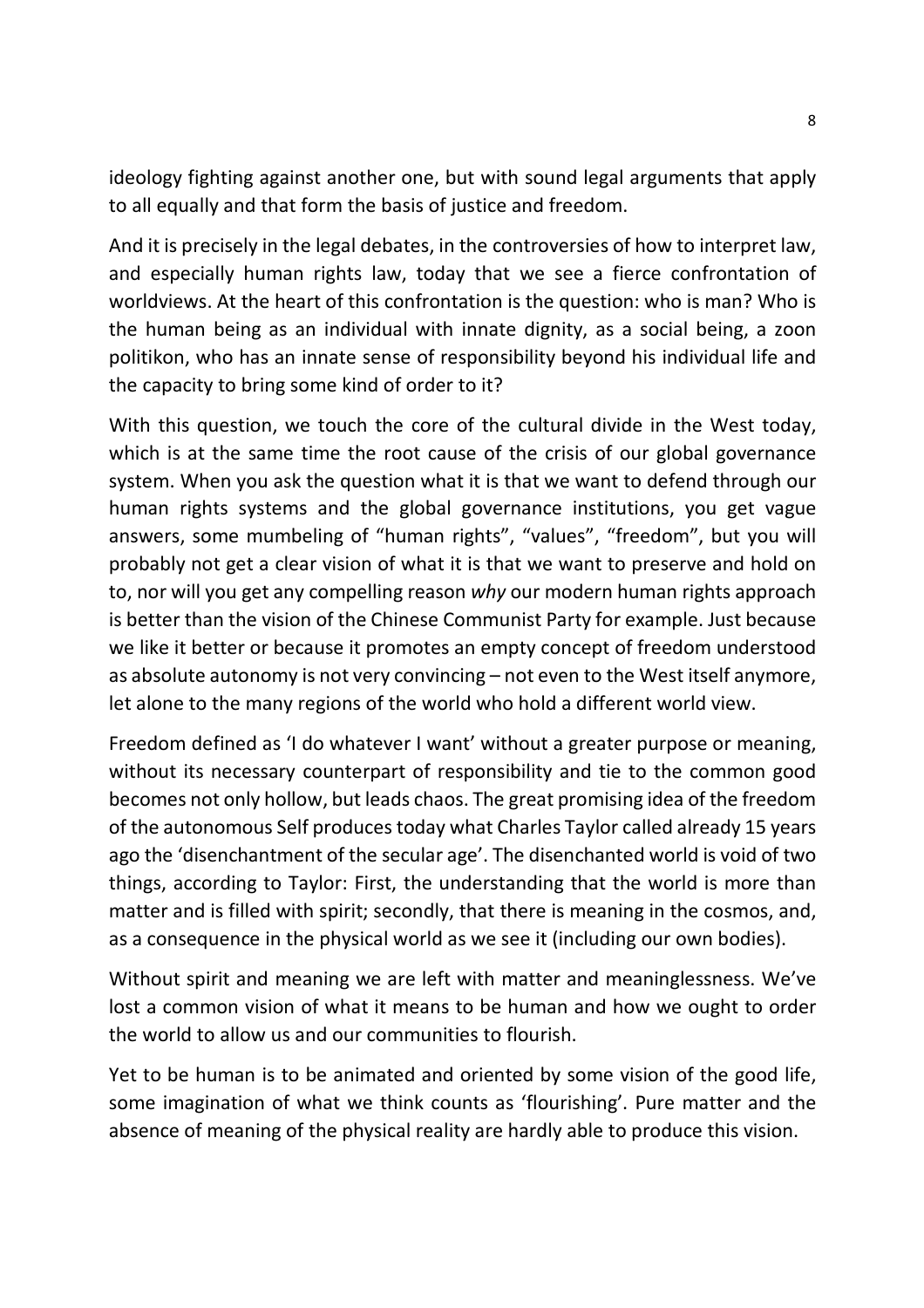The lack of consensus is not new, but it is exacerbated as we see agreement on even basic moral principles of life disappear, and churches and other institutions of moral authority implode.

If all there is, is matter devoid of intrinsic meaning, why uphold the prohibition to kill innocent life? Why assume that citizens have pre-political rights and freedoms and that a state that claims to be just has an obligation to restrain its power and submit to a democratic process and to the rule of law? Why refrain from treating human beings as means to an end (political, ideological, economic etc), as disposable material if it is nothing more than material? Why respect the freedom of the individual to have certain moral or religious convictions and speak and act in accordance with them?

We are at a moment in history where every area of life has become politicized (again) and yet where political solutions alone are deeply insufficient to respond to the challenges.

What's the vision of the human being, of freedom, of dignity, of justice, of community, of the common good that would be able to ignite our desire, our collective imagination, our will to make sacrifices for a future worthwhile to build?

What we see in our global governance systems is that we take the 'rights' of human rights and replace the 'human' by whatever subjective definition occurs to someone – a logical consequence of the absence of any higher meaning of the cosmos. And if this definition says that 'human' means an identity unrelated to our gendered body, unrelated to a Creator, then this disincarnate, nebulous Self claims 'human rights' for itself.

The root of our cultural divisions today is a clash of worldviews that are competing for our hearts and minds – and for institutional power for that matter, whether in government, education, business, in the church, or in courts.

The clash is not new, but it's intensified. From the very beginning of the international human rights project, two competing visions of man confronted each other and fought for supremacy: an atheist materialist vision, on the one hand, represented by Julian Huxley, Soviet Union, China etc) and a personalist vision, on the other hand, represented by Jacques Maritain, Charles Malik, and the Western liberal democracies. The disagreement on what the basis of human rights should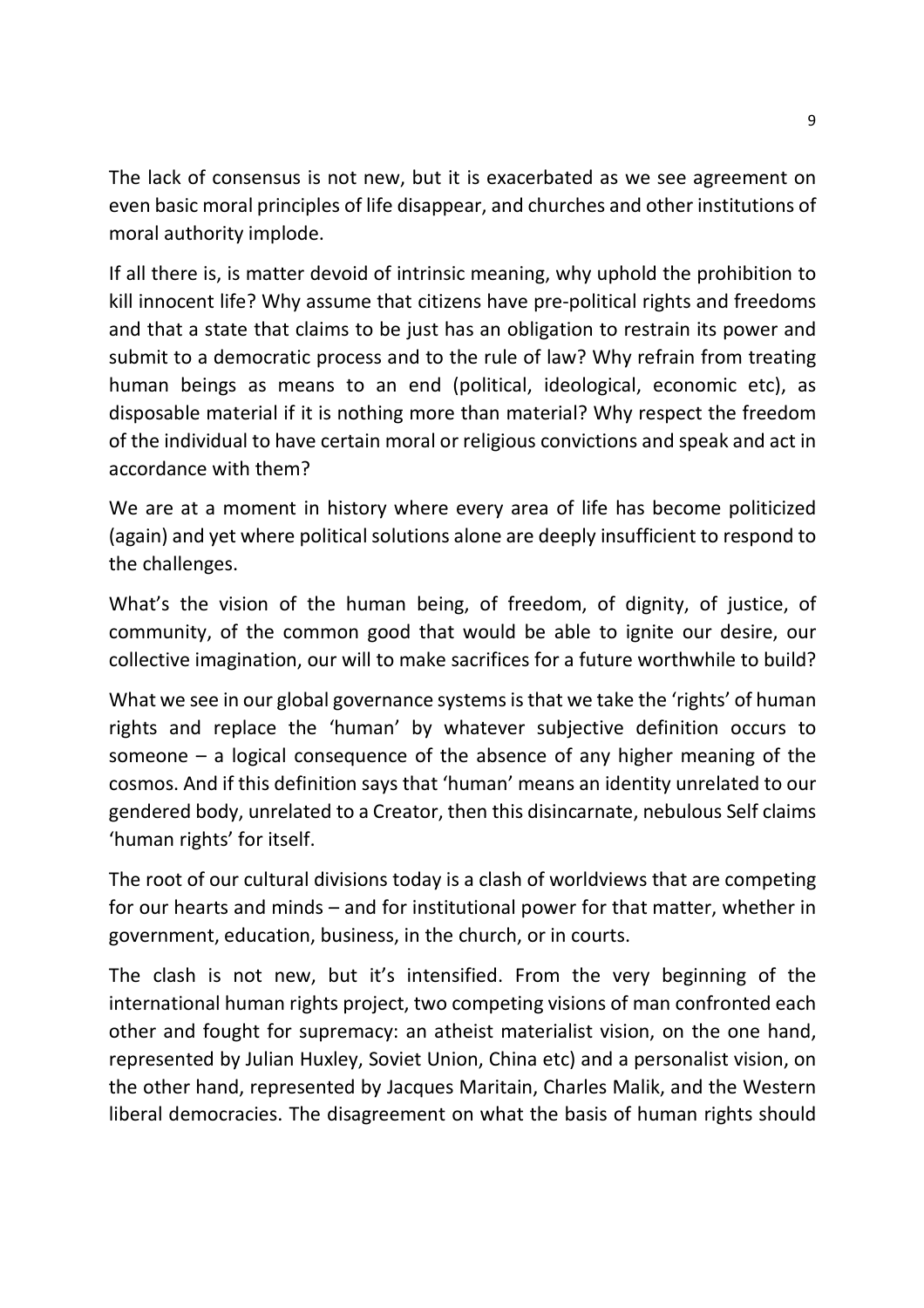be – in other words: what it meant to be human – was fierce and acrimonious in 1948 and onwards.

Behind the anthropological disagreement was a deeper, theological disagreement, and from it flowed disagreement on how notions such as human dignity, freedom, or rights should be understood.

Was man nothing but a blind cosmic accident with no innate value or meaning, nor a Creator who put purpose in his creation? Or was man created in the image of God and thus endowed with inalienable dignity and God-given rights and freedoms that are pre-political and beyond the grip of the state?

These two different worldviews or theological starting points led, back then, and lead today, to radically different understandings of the central notions of our international human rights system and the institutions of global governance.

After fierce debate, the international community in the wake of the holocaust, agreed to codify international human rights in the UDHR and subsequent treaties, but this agreement was fragile.

Jacques Maritain said it this way: We agree on these rights (basic human rights and freedoms), but on the condition that no one asks us why.

The 'why' pointed to the human person, the understanding of human nature, and ultimately to the God.

The world just about managed to formulate universal basic rights and freedoms, but could not agree on a justification of those. The vulnerability of such a project is obvious.

The personalist approach by Jacques Maritain and others has been eroded by endless demands in the name of human rights and what came to appearance underneath is a naked, disembodied individual whose pure will decide what his personal rights are and who demands absolute respect and protection of whatever he claims.

Abortion, divorce, pornography, euthanasia, homosexuality, same-sex marriage, artificial procreation, surrogacy, eugenics….all these practices that were forbidden some decades ago have now become rights or quasi rights. What is forbidden today, instead, is to criticize them. What is forbidden, is to uphold the truth that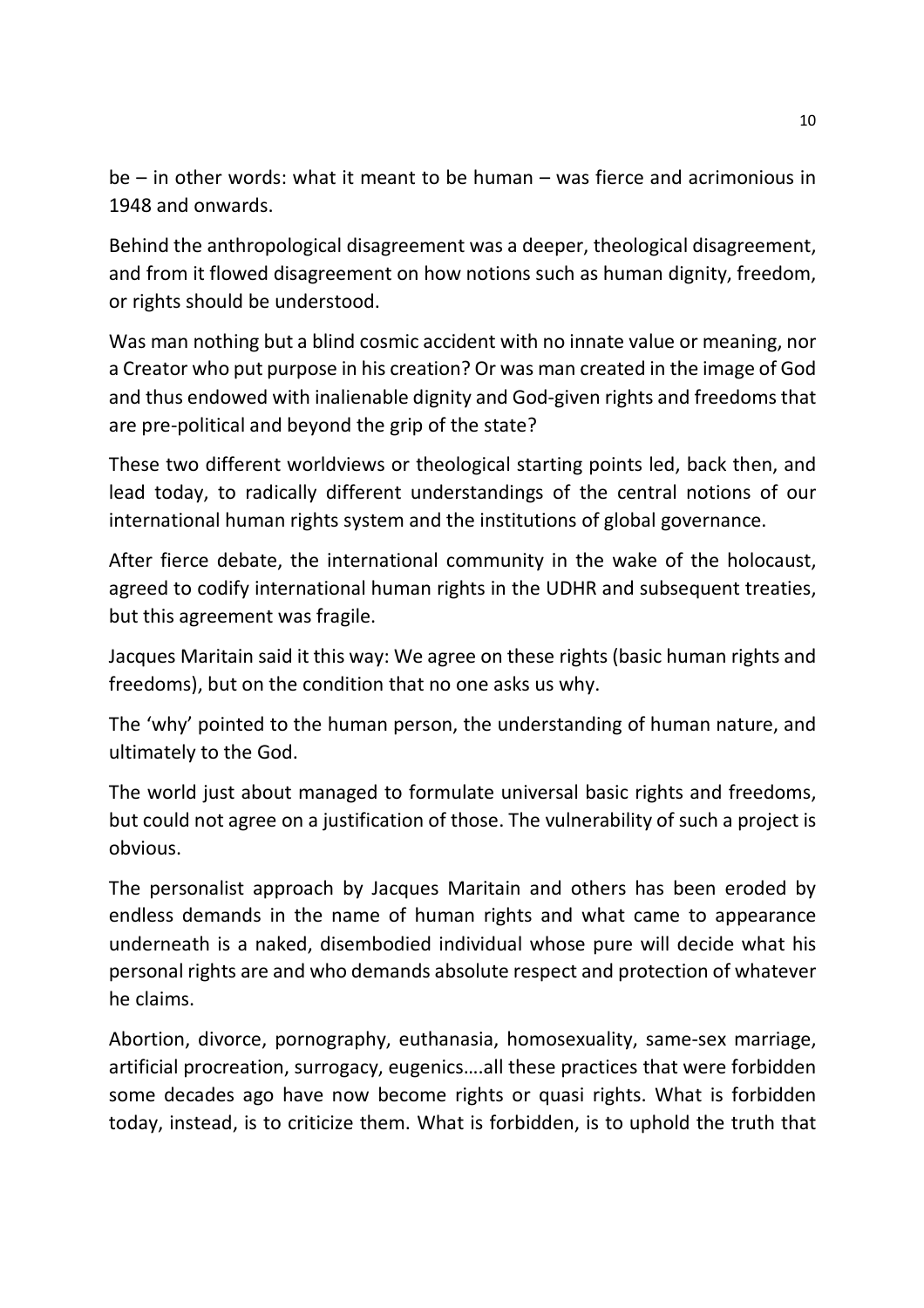has been revealed to us and that the Church carries in "fragile earthenware" (2 Cor 4,7)

It is the very truth about man being created in the image and likeness of God that is attacked, and therefore it is the church and its freedom to exist, speak, and proclaim that have become a primary target of those holding an atheisticmaterialistic-progressive worldview. And this battle is happening primarily in courts and through litigation.

This is why ADF's primary purpose is to "keep the doors open for the Gospel".

To understand the transformation of human rights over 70 years, we need to understand the transformation of men. What has happened since the creation of the international human rights system is an overturn of personalist anthropology and a propagation of the naked individual as moldable raw material who claims whatever he wants against a state.

The desire to complete autonomy and to control life in all its dimensions has not changed much since Adam and Eve. What has changed is the legitimacy of society or the state to make any moral judgement about people's private lives and choices in the framework of our international institutions.

The rejection of God as the origin of man leads to a destruction of the understanding of the personalist and Christian ontology.

If man is not created by a good God, he has no choice but to liberate himself from the straightjacket of everything he has not chosen with his will.

Respect for dignity therefore requires respect for its expression through free individual will. Whereas the personalist approach in 1948 was that something is good, because it flows from and is a part of human nature, now something is good, because it is desired by the individual will.

We see this anthropological change reflected in the crisis of our global governance system. What is legitimated through jurisprudence today is whatever the autonomous Self desires. Individual desire has taken the place of human nature; disincarnated subjectivity, the place of reason.

Over time, the Court has given desire the force of law and has put states under an obligation to justify any obstacles to their satisfaction. Desire itself has become the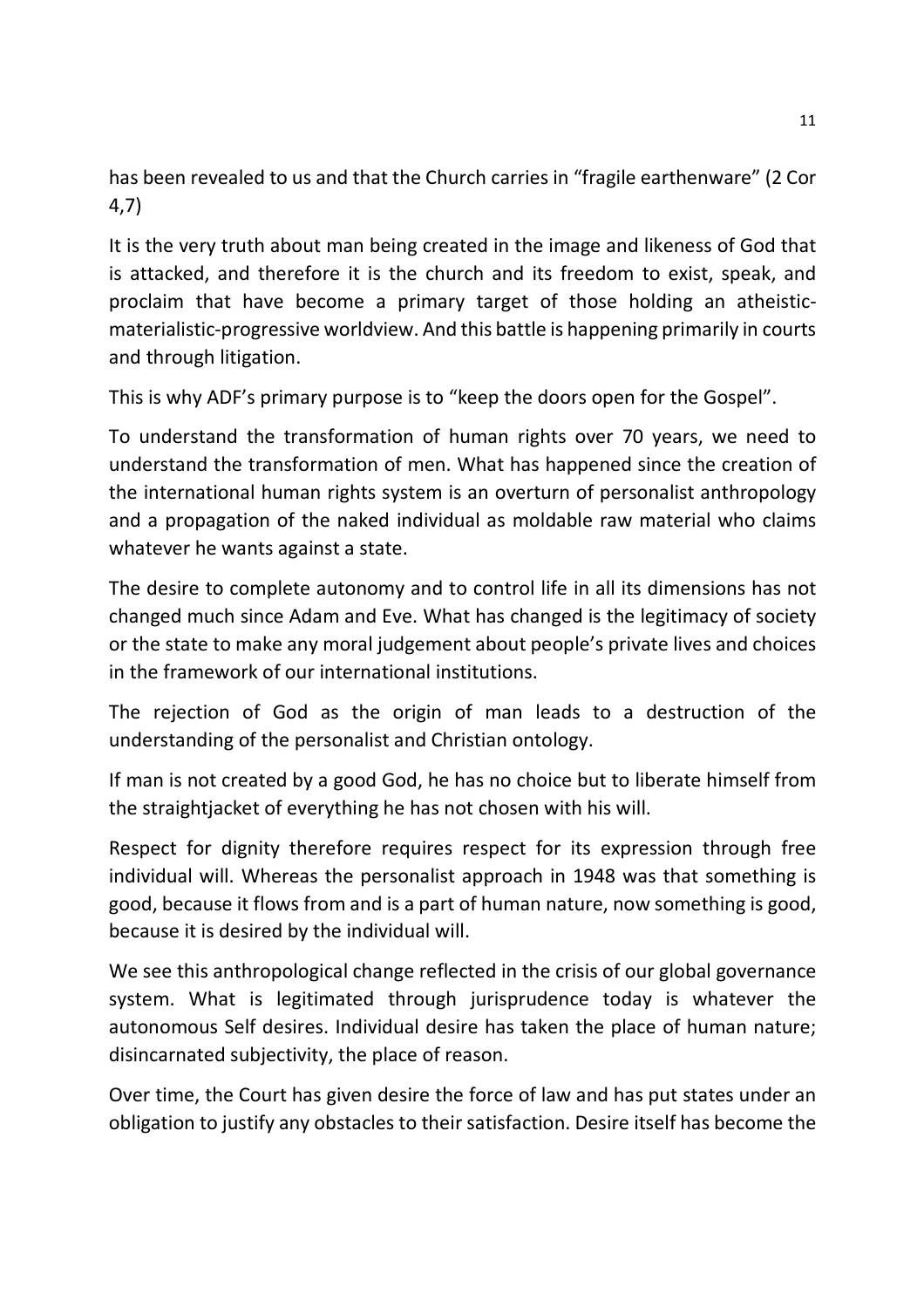principle of legitimacy while any objective moral considerations are presumed to be arbitrary and outdated limitations of the free development of the person. Desire itself has acquired a normative status.

Morality, then, becomes just the opposite of liberty and an obstacle to human fulfilment and development. Indeed, for the ECtHR, morality is today no more than a "conception" which varies "from time to time and from place to place"<sup>1</sup>

Detached from nature, morality becomes moralism (maybe the main reproach against the Church today), an illegitimate social obstacle to individual liberty, which human rights need to destroy in order to free and protect the individual person.

It is obvious then that any voice that does not adopt this new understanding of man is an obstacle to the progress of humanity and must be eliminated.

This is why the attacks on religious freedom are increasing – and why the battle is in and through the law.

And if we don't know *why* dignity is inalienable or why certain basic freedoms are pre-political, we cancel speech that we don't like, we criminally prosecute priests and pastors speaking reminding citizens what is good and evil, for quoting and preaching the bible, we threaten voices in the public square like Pävi Räsänen with jail for expressing her view on Twitter, we see states around the world instituting blanket bans on worship.

## What are we to do?

But it is time to reopen the debate about who the human person is, what kind of freedom leads to human flourishing, and how absolutely necessary well-ordered freedom is for our common good, including our political systems. It is time to understand *what* is going on in these battles that we so often prefer to stay away from, because they draw us into controversies that we would rather want to avoid. But the cost of avoiding them is a loss of freedom.

And it is time to understand *where* the battle is going on. The cultural change is predominantly taking place in court rooms which, through their verdicts and judgements, impose a new anthropology on society. And this new anthropology is necessarily an enemy of freedom. It needs to repress alternative voices, because it

<u>.</u>

<sup>&</sup>lt;sup>1</sup> Handyside vs. UK, 1976